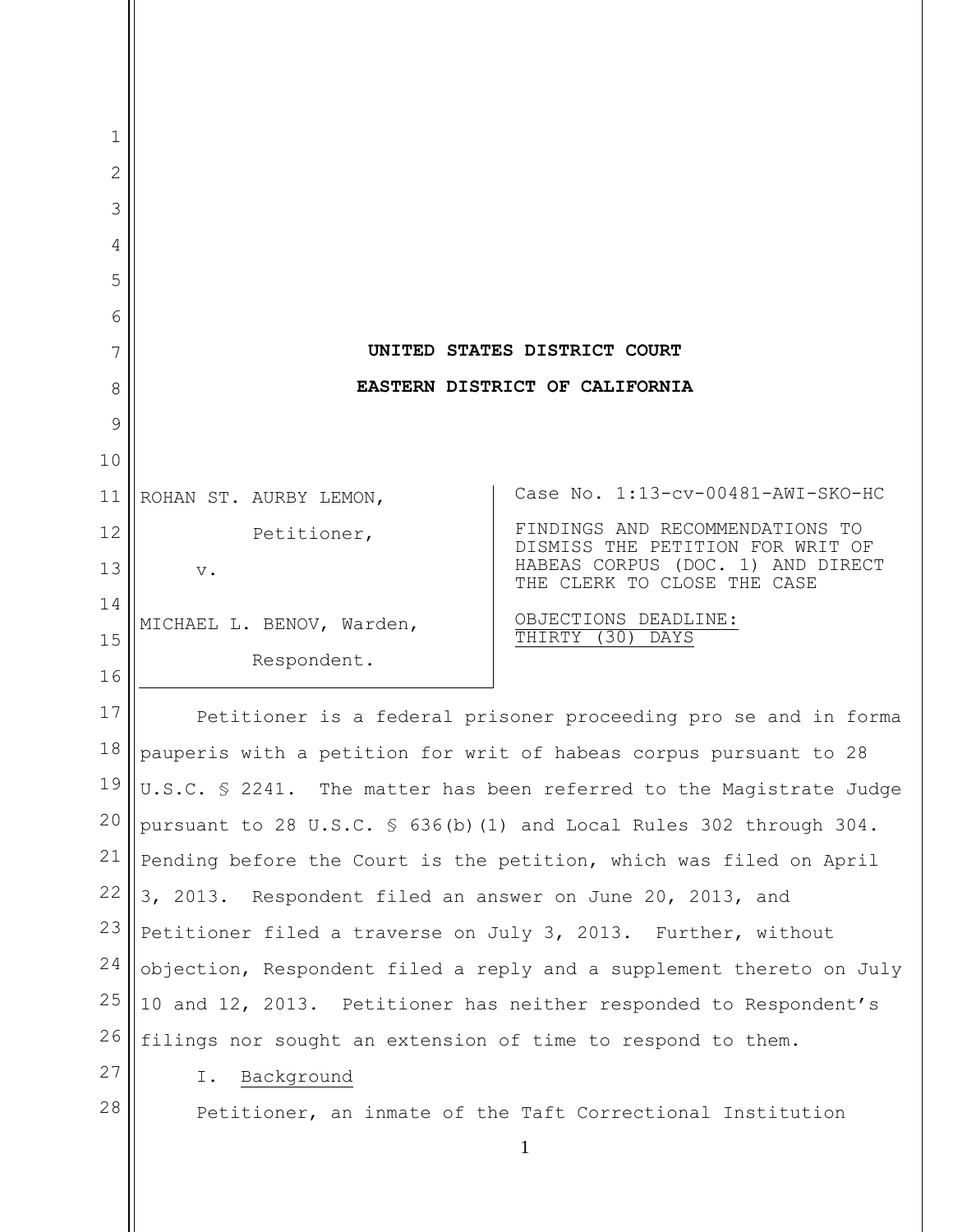1 2 3 4 5 6 7 8 9 10 11 12 13 14 15 16 (TCI), challenges the loss of fifty-four days of good time credit that Petitioner suffered as a result of prison disciplinary findings he engaged in fighting on January 4, 2001, and sexual acts on October 3, 2000. (Pet., doc. 1 at 7, 11-15.) Petitioner challenges the loss of credit and seeks release. (Id. at 3.) He raises the following claims in the petition: 1) because the disciplinary hearing officer was not an employee of the Federal Bureau of Prisons (BOP) and thus lacked the authority to conduct the disciplinary hearing and make findings resulting in punishment, including disallowance of good time credit, Petitioner suffered a violation of his right to due process of law; 2) because the hearing officer was not an employee of the BOP but rather was an employee of a private entity with a financial interest in the disallowance of good time credits, Petitioner's due process right to an independent and impartial decision maker at the disciplinary hearing was violated. (Id. at 3-7.)

17 18 Respondent seeks dismissal of the petition for mootness and for Petitioner's failure to exhaust administrative remedies.

19

II. Mootness

20 21 22 23 24 25 26 27 28 Federal courts lack jurisdiction to decide cases that are moot because the courts' constitutional authority extends to only actual cases or controversies. Iron Arrow Honor Society v. Heckler, 464 U.S. 67, 70-71 (1983). Article III requires a case or controversy in which a litigant has a personal stake in the outcome of the suit throughout all stages of federal judicial proceedings and has suffered some actual injury that can be redressed by a favorable judicial decision. Id. A petition for writ of habeas corpus becomes moot when it no longer presents a case or controversy under

2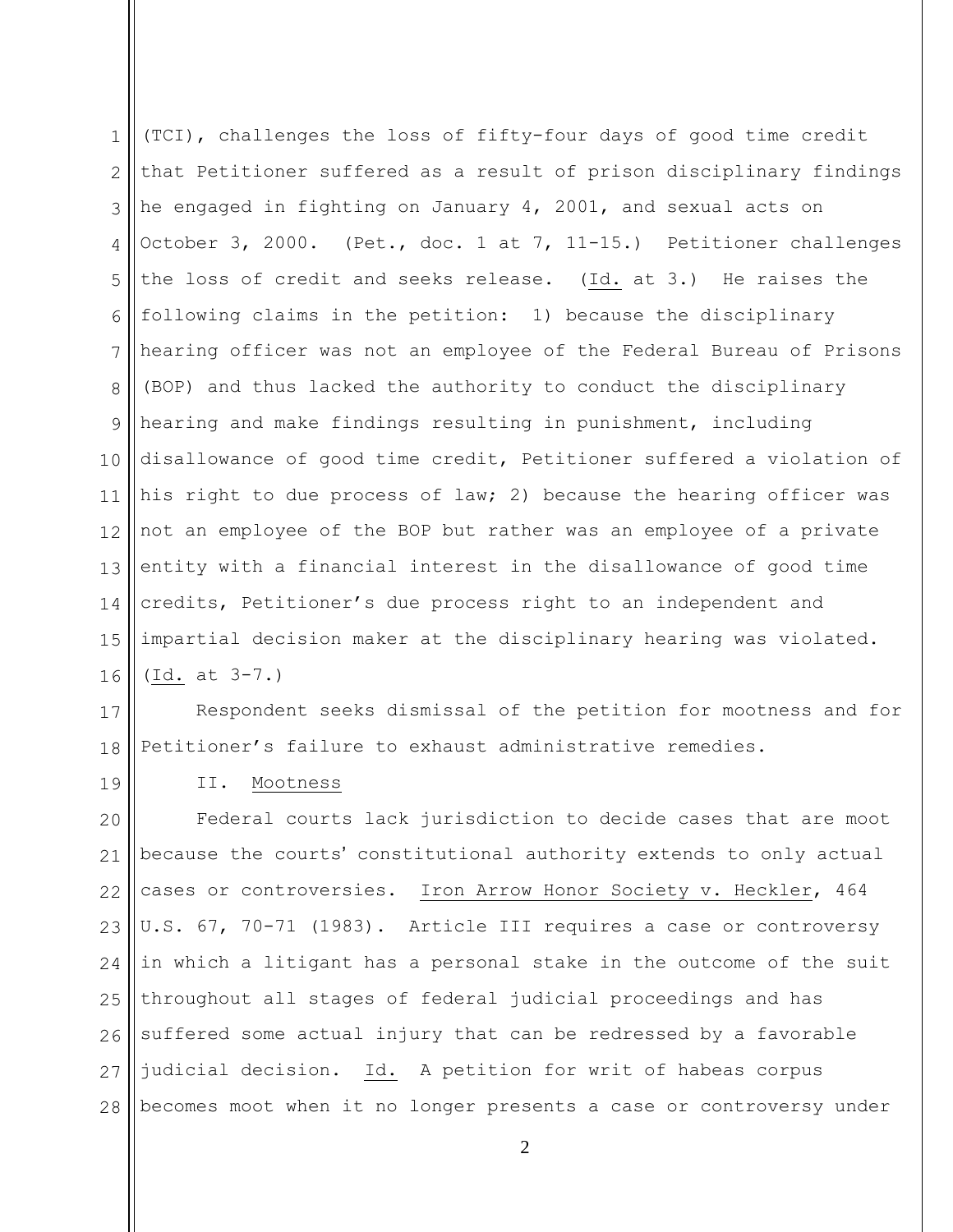1 2 3 4 5 6 7 8 9 Article III, § 2 of the Constitution. Wilson v. Terhune, 319 F.3d 477, 479 (9th Cir. 2003). The petition is moot where a petitioner's claim for relief cannot be redressed by a favorable decision of the court issuing a writ of habeas corpus. Burnett v. Lampert, 432 F.3d 996, 1000-01 (9th Cir. 2005) (quoting Spencer v. Kemna, 523 U.S. 1, 7 (1998)). Mootness is jurisdictional; a moot petition must be dismissed because nothing remains before the Court to be remedied. See, Cole v. Oroville Union High School District, 228 F.3d 1092, 1098-99 (9th Cir. 2000); Spencer v. Kemna, 523 U.S. 1, 18.

10 11 12 13 On July 3, 2013, Petitioner filed a notice of change of address from TCI to what appears to be a private residence. (Doc. 19.) Respondent confirms that Petitioner was released from TCI. (Doc. 20, 1.)

14 15 16 17 18 19 20 21 22 23 24 25 26 27 28 When, because of intervening events, a court cannot give any effectual relief in favor of the petitioner, the proceeding should be dismissed as moot. Calderon v. Moore, 518 U.S. 149, 150 (1996). It appears that the only relief Petitioner sought was early release from custody, and he *has* been released from custody. Petitioner has not asserted any factual or legal basis that would preclude a finding of mootness. Thus, the Court concludes that the matter is moot because the Court may no longer grant any effective relief. See, Badea v. Cox, 931 F.2d 573, 574 (9th Cir. 1991) (habeas claim was moot where a former inmate sought placement in a community treatment center but was subsequently released on parole and no longer sought such a transfer); Kittel v. Thomas, 620 F.3d 949 (9th Cir. 2010) (dismissing as moot a petition seeking early release where the petitioner was released and where there was no live, justiciable question on which the parties disagreed).

3